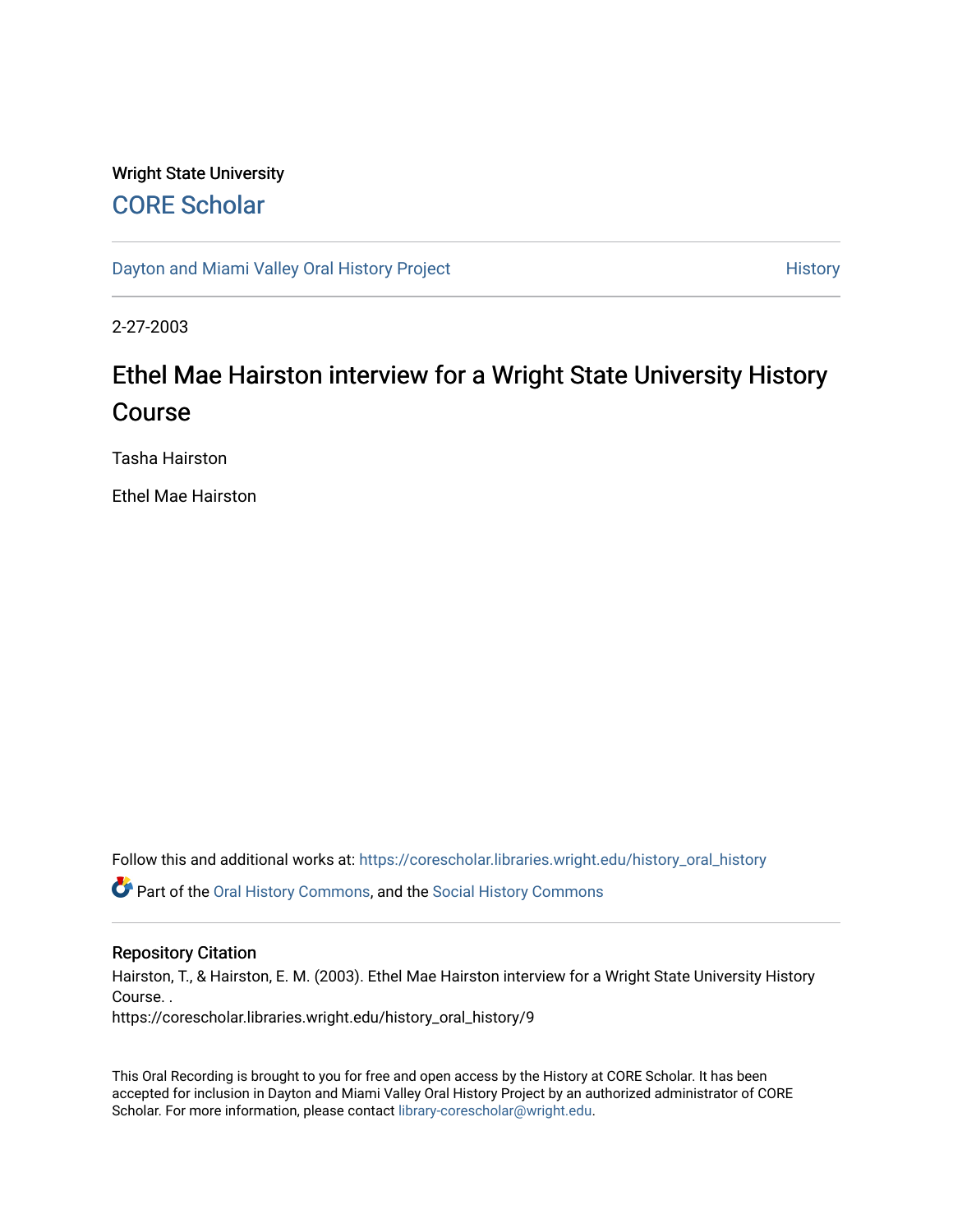## *Tasha Hairston Oral History Dr. Mclellan Interview SummarylEthel Hairston March* **1,** *2003*

 $\frac{1}{2}$ 

I interviewed Ethel Mae Hairston on February 27,2003. The interview was conducted in her apartment in west Dayton. Ms. Hairston is a 53 year old black female born in Columbus, Mississippi. She was born on March 9, 1949 in a wooden shack in the woods. Today the city's Holiday Inn is located on this property. Ms. Hairston is biracial, her father was white and her mother is black. She identifies herself as black. Her father named her Ethel Mae after one of his favorite blues records. She is the fourth of seven children.

She lived the first seven years of her life on a sharecropping farm owned by her grandfather and managed by her father. She never worked on the farm due to her age and the privileged treatment she received as a relative of the owner. The Hairston's family story is similar to many African Americans in the South. The agrarian lifestyle was becoming obsolete. After generations of farming, the family left and moved within the city limits in search of better opportunities.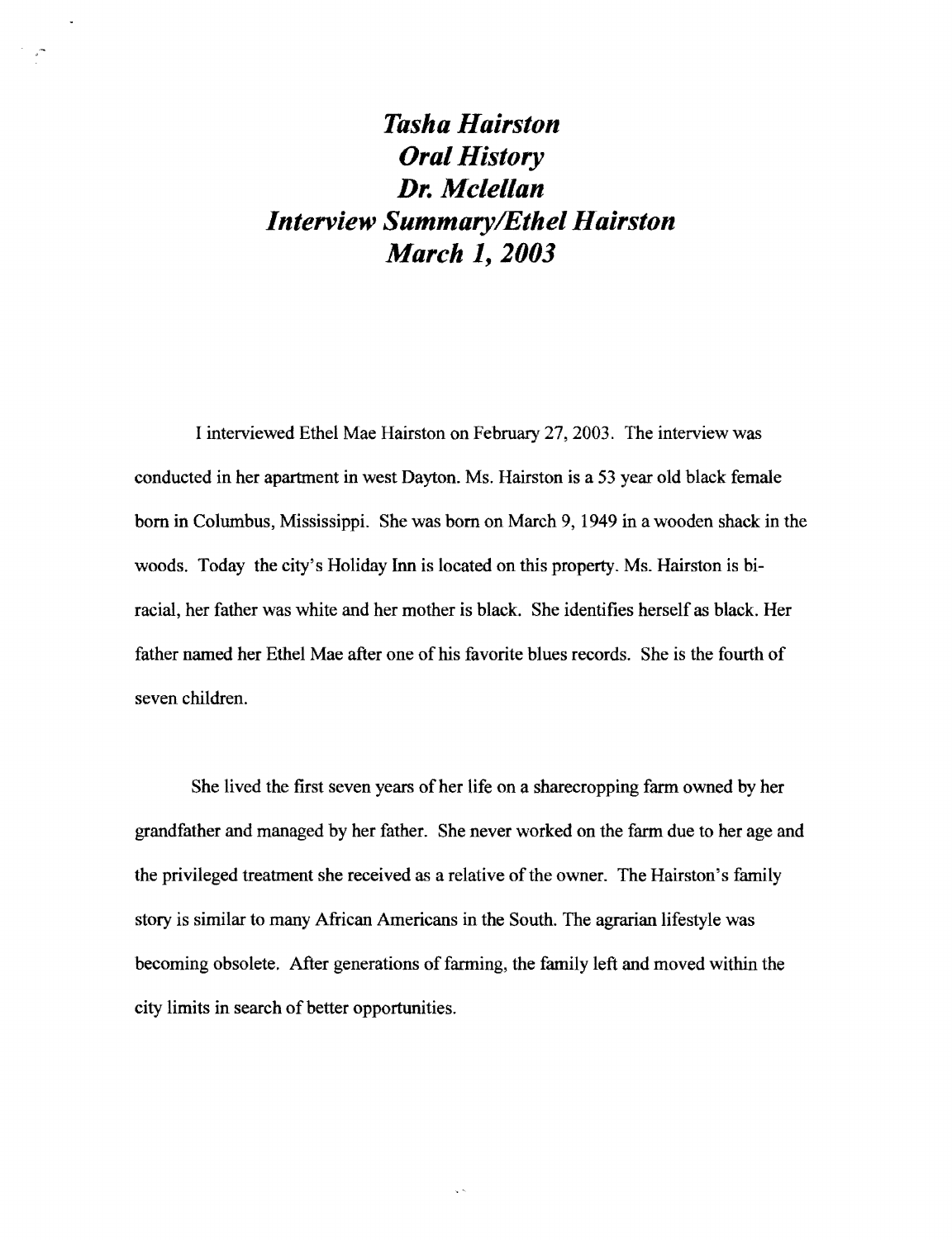Ms. Hairston fondly remembers her childhood in Mississippi. She recollects the happy times she experienced with her family and friends. But her experiences are peppered with the reality of growing up within the Jim Crow system. Her origins and experiences are symbolic of the contradictions of the time. She is a bi-racial person born during when it was illegal for blacks and whites to mix yet her family was accepted in both the black and white communities. Ms. Hairston received some privileges for her Caucasian ancestry while being penalized for her African heritage. During the interview, it was difficult for me keep track of the unsettling social customes of the Jim Crow laws.

We discussed the painful memory of her maternal grandfather's murder by a white mob. "Back then white people did whatever they wanted." He was murdered because he was economically successful and independent. "The whites in the community didn't like it, they wanted him to give them some ofwhat he had,.....when he refused they killed him and threw him in the river." Ms. Hairston's mother often tells the story of how they (mob) came in, took her father from his home in the middle of the night. "The next morning one of her older brother's went out to find his father." He had washed up in the river. The family went to see the body, his head was swollen and bore the evidence of a brutal beating.

In the early 1970's, Ms. Hairston moved to Dayton, Ohio. Opportunities in the south were few and she wanted a better life for her children. We discussed these opportunities and what the "good life" was in Dayton, Ohio. The "good life" was better housing, public transportation, less racism, employment and education. Comparison's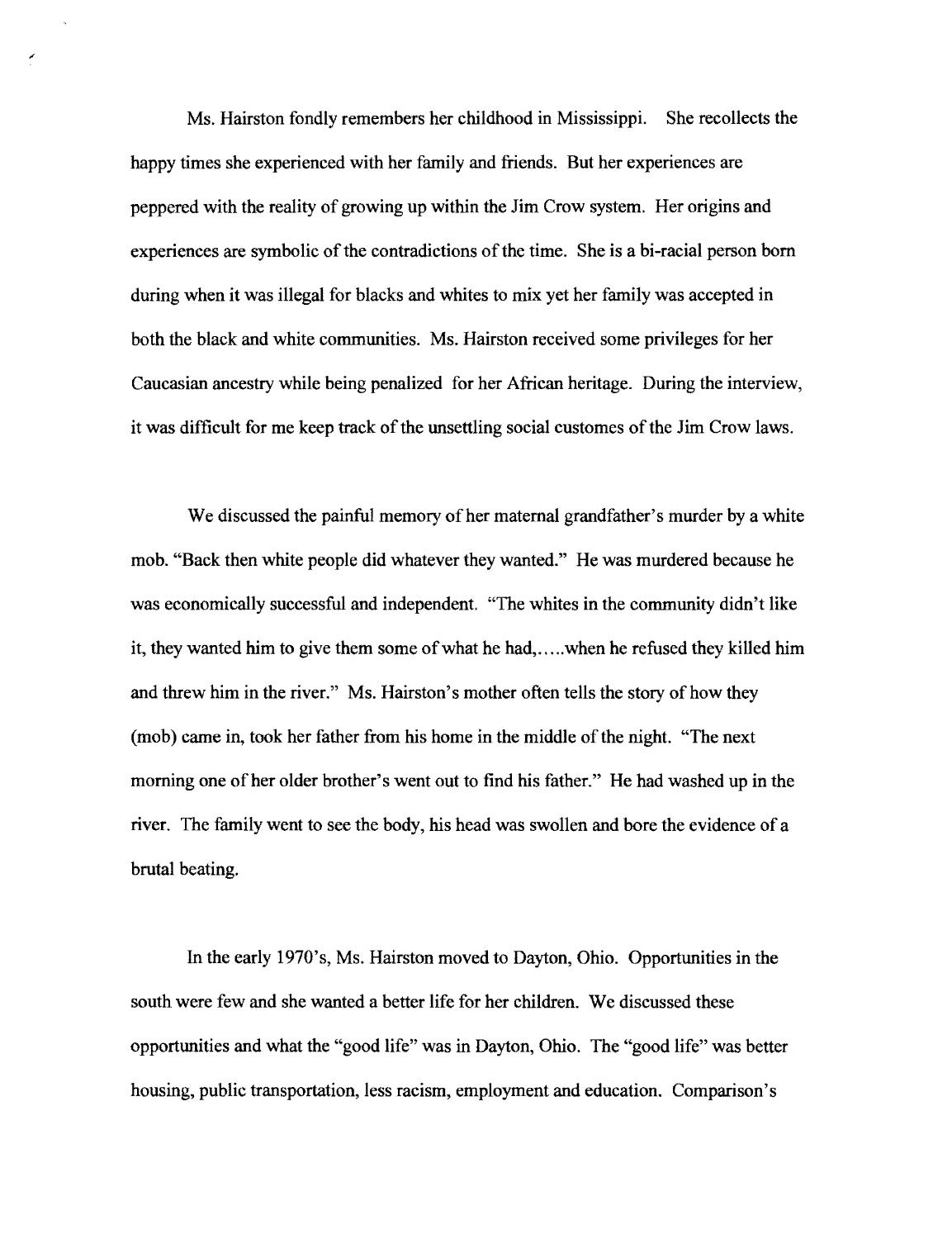between life in the south and north were constant themes throughout our talk. She would not change her experiences growing up in the south but she feels that she outgrew a region that at times appears to progress slowly. Moving and raising her family in Dayton, Ohio was a good thing. Their lives are better and they are thankful for the opportunities and hopeful for the future. Their story reflects the ideals and values of the "American dream." It's simply what most people want for themselves and their families, the "good life."

/

 $\star$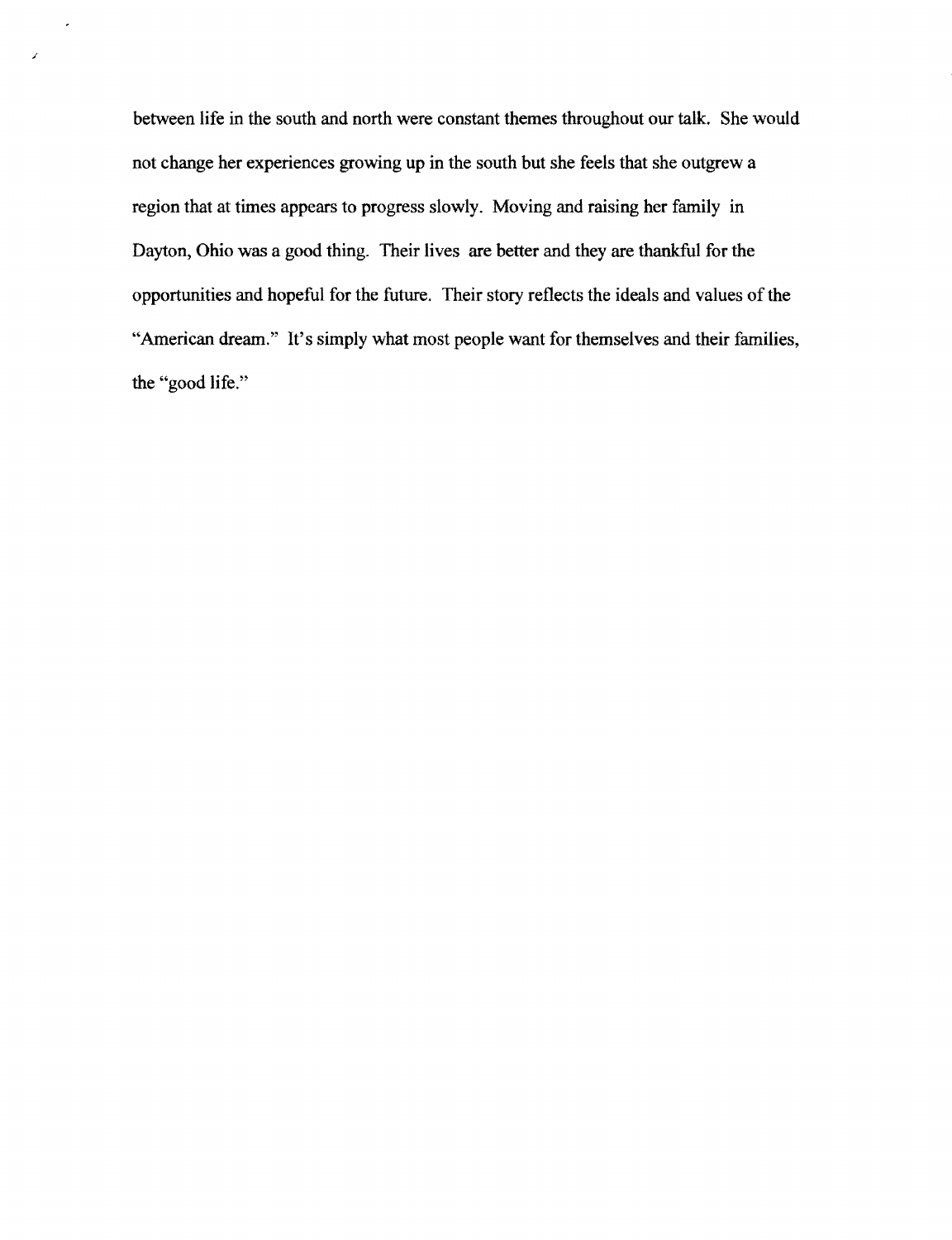### *Tasha Hairston Oral History Interview March* **1,** *2003 Interview Ethel Mae Hairston*

Tasha Hairston: My name is Tasha Hairston, I am doing this oral interview for my oral history class. Today is February the 27, 2003. I am interviewing Ethel Mae Hairston. We are in Dayton, Ohio. We are on Melba Street in west Dayton, Ohio. Would you please state your full name?

- Ethel Hairston: My name is Ethel Mae Hairston
- TH: Ethel where were you born?
- EH: I was born in Columbus, Mississippi.
- TH: What year?

 $\bar{u}$ 

 $\ddot{\cdot}$ 

- EH: March 9, 1949.
- TH: That makes you how old?
- EH: I am 53 if I live to see March the  $9<sup>th</sup>$ , I will be 54 years old.
- TH: How long did you live in Columbus?
- EH: I lived there about 20 plus years.
- TH: Can you tell me your mother and father's names?
- EH: My mother is Eliza Hairston my father is Richard Hairston.
- TH: Are they both living?
- EH: My father's deceased and my mother's living.
- TH: How old is your mother?
- EH: About 85 years old?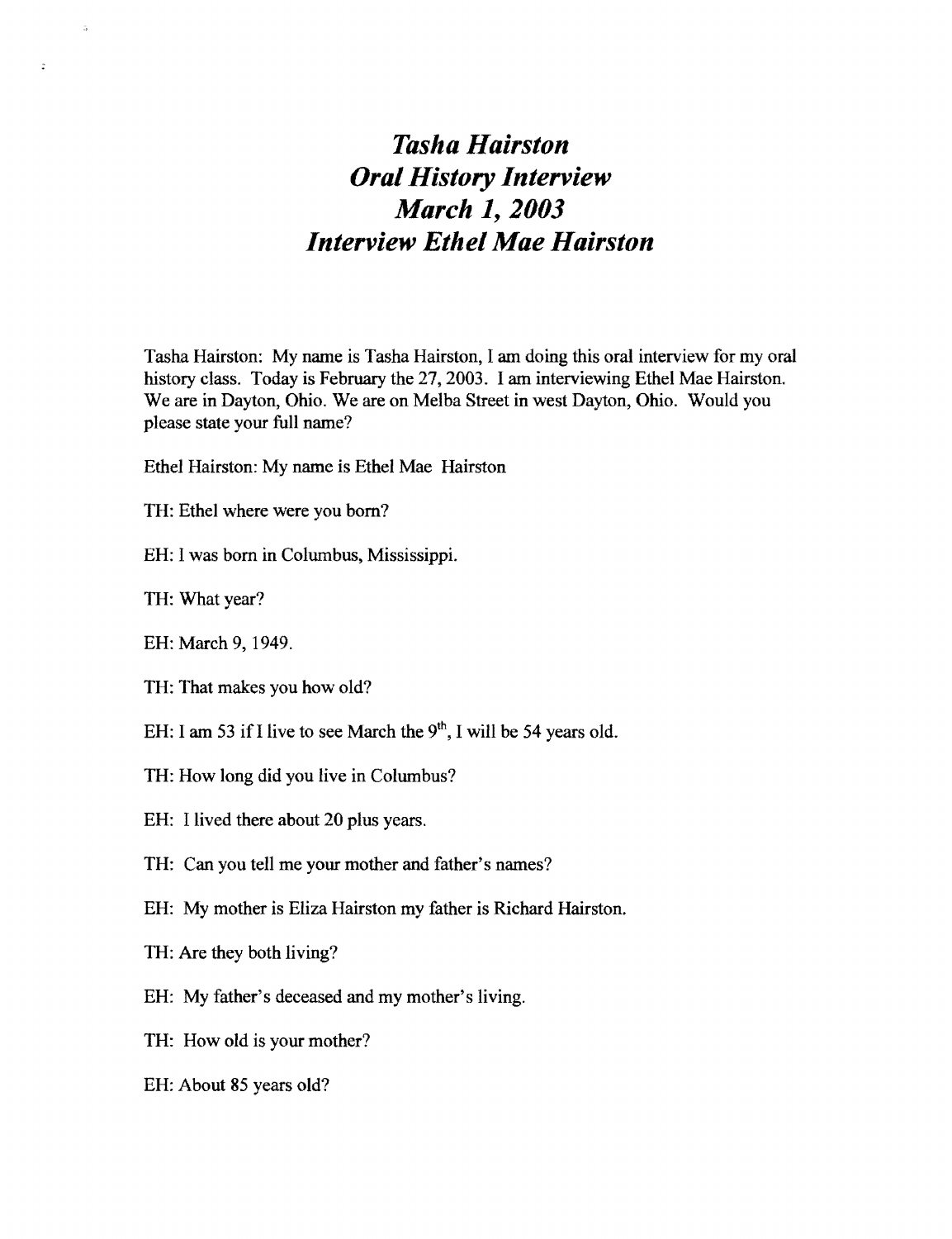2

 $\mathbf{r}$ 

TH: What type of background do you come from?

EH: My father was a sharecropper, we grew up in a rural area of the south. It wasn't bad at all considering that time and era and the things that were going on.

TH: Economically, did you grow up middle class, what were your circumstances?

EH: Well, we were not considered in the high class but we were comfortable. I probably would say middle class.

TH: Did you ever work on the sharecropping farm?

EH: No, we were too small at that time.

TH: Did your father rent the farm from someone else? If so who?

EH: His father, Doc Hoskin, Hairston I mean.

TH: Under what circumstances did he rent the farm from his father? Can you tell me more about that?

EH: Well, he was bom... my father, his father that owned the farm was my father's father. Which was Doc Hoskin at that time, his last name at than time they pronounced as Hoskin. He was a white sharecropper.

TH: I am going to interject, Hoskin is a corruption of the last name Hairston, correct?

EH: Yes, During that time he married my mom. My mother's African American and my father's white. At that particular time that was kind of rare for things like that to happen but by his father ran everything during those days the whites did what they wanted to do and that's how that came about.

TH: Would you call that situation, white men dating black women, what was it, were they using them?

EH: I think basically abusing them, they didn't have any respect for their wives. These black families lived on the plantation farm rather and they used them as much as they want to. Their wives couldn't say a word about it. So that's how my father came about.

TH: Did your family date white women?

EH: Yes he did, he dated white women for years. He said he saw my mother in a junk join in the country and he told her he wanted her.

ţ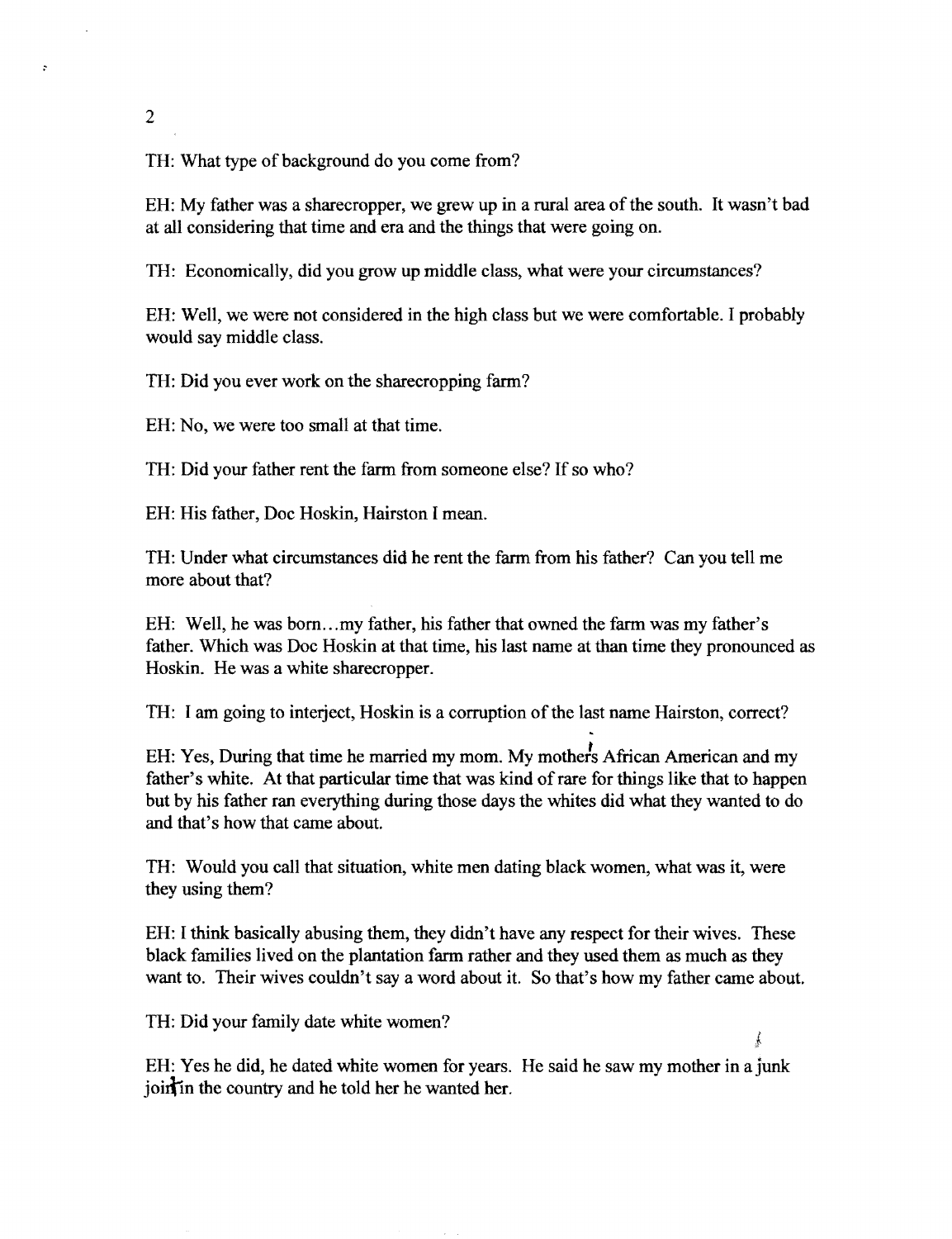TH: Would you say that their relationship was love or did she have a choice in the situation>

EH: She was very young, 16 or 17 years old at that time. Her mother gave him her consent to marry him. When they got married she had to lie about her age so that she could marry him and that's what happened.

TH: So you felt that she loved him.

EH: Yes.

TH: Ethnically what do you consider yourself?

EH: Um, I mean I'm bi-racial but in this day in society it really doesn't matter. I consider myself as black.

TH: How does your community receive you ethnically?

EH: At that particular time I think ifyou wasn't, even ifyou were bi-racial part black or part white, you seem to get more because of the color of your skin. If you were a light skinned black person things weren't that hard for you.

TH: So your light complexion worked to your advantage in your life?

EH: Ohyes.

 $\pmb{\ast}$ 

 $\ddot{\mathrm{i}}$ 

TH: Do you have siblings, how many?

EH: Yes, with me it's seven of us in all. Three girls and four boys. One of my sisters is deceased, she died in the year of 2000. So there are 6 of us left.

TH: Do your siblings work in Columbus, Mississippi or are they dispersed throughout the country?

EH: They are dispersed throughout the country.

TH: Did you ever discuss issues of ethnicity, race and perception with your siblings?

EH: Not when were young we didn't know any difference than you know our father was white> We didn't really understand that, we never discussed it. All we knew is that that was our father and that was our mother. But as we grew up and begin to enter school that's where a few problems came in. It wasn't anything that we couldn't handle we just stated that we are bi-racial.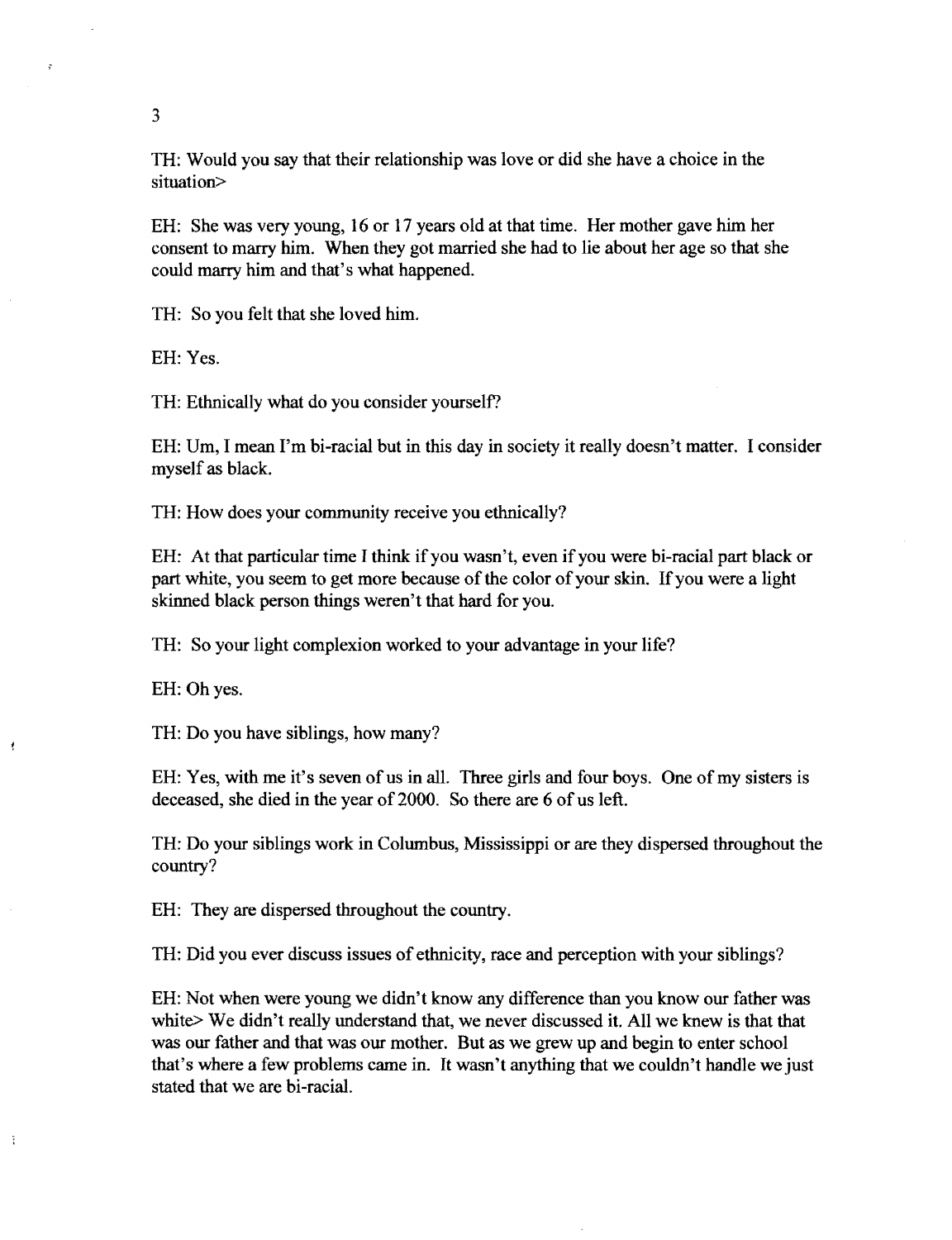TH: Your white grandfather was a landowner. Did you have a relationship with him?

EH: We were so small but I can vaguely remember that he had a store and we would go there and he would fit us with our shoes and our clothes, he basically took care of us until he passed away. I have pretty good memories of that.

TH: When he passed away, the wealth that he had where did it go?  $\frac{1}{2}$  father went onto

EH: He had willed most of it to my father. But during that time because be manited a black women they didn't feel that he deserved any of it. My father didn't fight about it, he just let them have it.

TH: Did he have siblings?

EH: Yes.

4

TH: Did you ever know them or their where about?

EH: When he passed away he had a sister in Chicago who looked just like him and that was about the only one that I had seen. She looked identical to my father.

TH: You grew up in the south, and I don't think it gets any more southern than Mississippi during the Jim Crow era. What was your life like?

EH: Well it was a pretty happy one. There were certain things that I grew up there where they discriminated against blacks so much. Even downtown when you would go In the s-the downtown.<sub>I</sub> Two fountains stated colored and whites, gologed folks were not to drink out re case, I contribute, I we fountains stated colored and whites, Redge forms were not to drink of the white fountains. Certain restaurants blacks could into go through the front door, they would have to go in the back door from the back door. And also I experienced, I had a very good doctor at that time. Whites came in the front door and blacks in the back. I remember that so vividly.

> TH: How long did that go on? Didn't that go into the 70's? I remember us going through the back door and I am 32 years old.

EH: Yeah, he delivered you.

TH: I thought so, I remember, I thought I was imaging this.

EH: Yeah, and he was a sweet doctor. But you know he had to go along with what was happening and the white folks in the front they had a big area.

) I'll neverer for get it,

TH: We were stuck back in this room.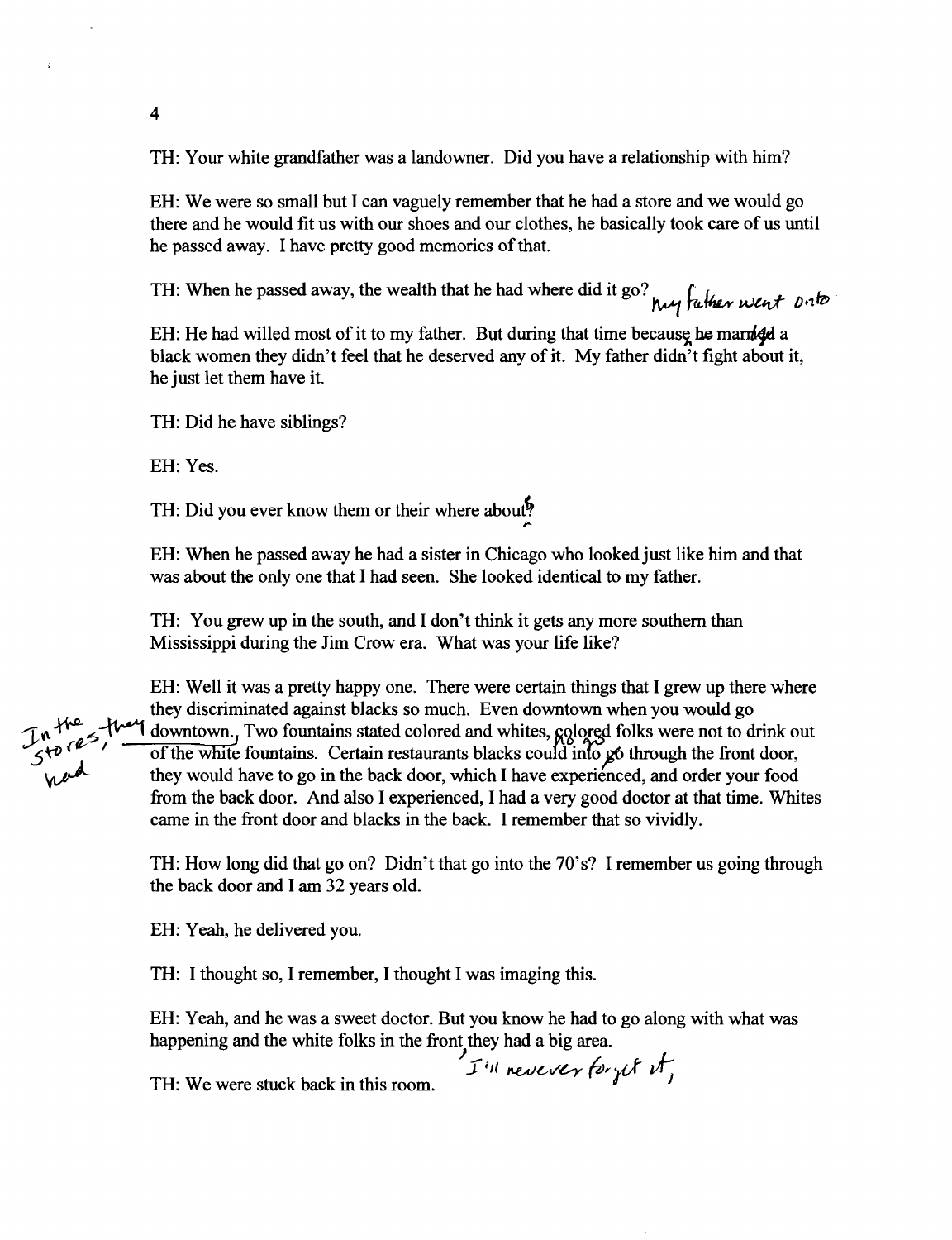5

EH: It was like a little closet.

TH: Yes, it was just all black people.

EH: I use to take you back and forth to the doctor.

TH: I have a bad memory, but I thought it was a dream.

#### (PAUSED FOR A PHONE CALL, lasted for about 2 minutes)

TH: Back to the interview. We were discussing Jim Crow laws and segregations and Ethel Mae Hairston was describing well into the 70's (laughter) How we still went to segregated heath facilities. I remember sitting in this room, this small room and it was all black people. Everybody was sweating, sitting looking at each other looking at each other, looking crazy looking at each other. We came through the back.

EH: It was a little small room with a seat welded to the wall where we sat. I will never forget that. Long day as I live and my mother said when I was 7 or 8 years old. We were downtown and I saw the sign that said white and colored. I told my mother I'm not drinking out of the colored I am going to drink out of which ever one I wanted. And I drinked out of the white one.. I didn't like it, I didn't fully understand it but I knew it was wrong.

TH: How did your parents explain segregation and separate drinking fountains or did they explain it?

EH: No, they didn't explain that. I guess it was just self explanatory. We didn't question a whole lot about it because my mother would say that's what we have to do.

TH: Did your mother ever seem bothered by those type of conditions?

EH: Yes, when she was growing up they hunted my grandfather down and killed him. Once when visiting downtown she saw a drove of white people beat a man to death. It was called Catfish Alley. My mother has vivid memories of when she grew up about all ofthe hardships and what she went through as a child growing up. How they killed her father. How they came in the house, ram skacked the house and hunted him down with dogs, my mother said. My mother's oldest brother said that he was going to find his father. So his father's body floated up to a bank and all of them went to go and look at it. She said my daddy's head had swollen up so big where they had beat him to death and threw him in the river. Yes, you should hear my mother talk about it and even at he age now she still has vivid memories of all that happened.

TH: Did she say why they killed him?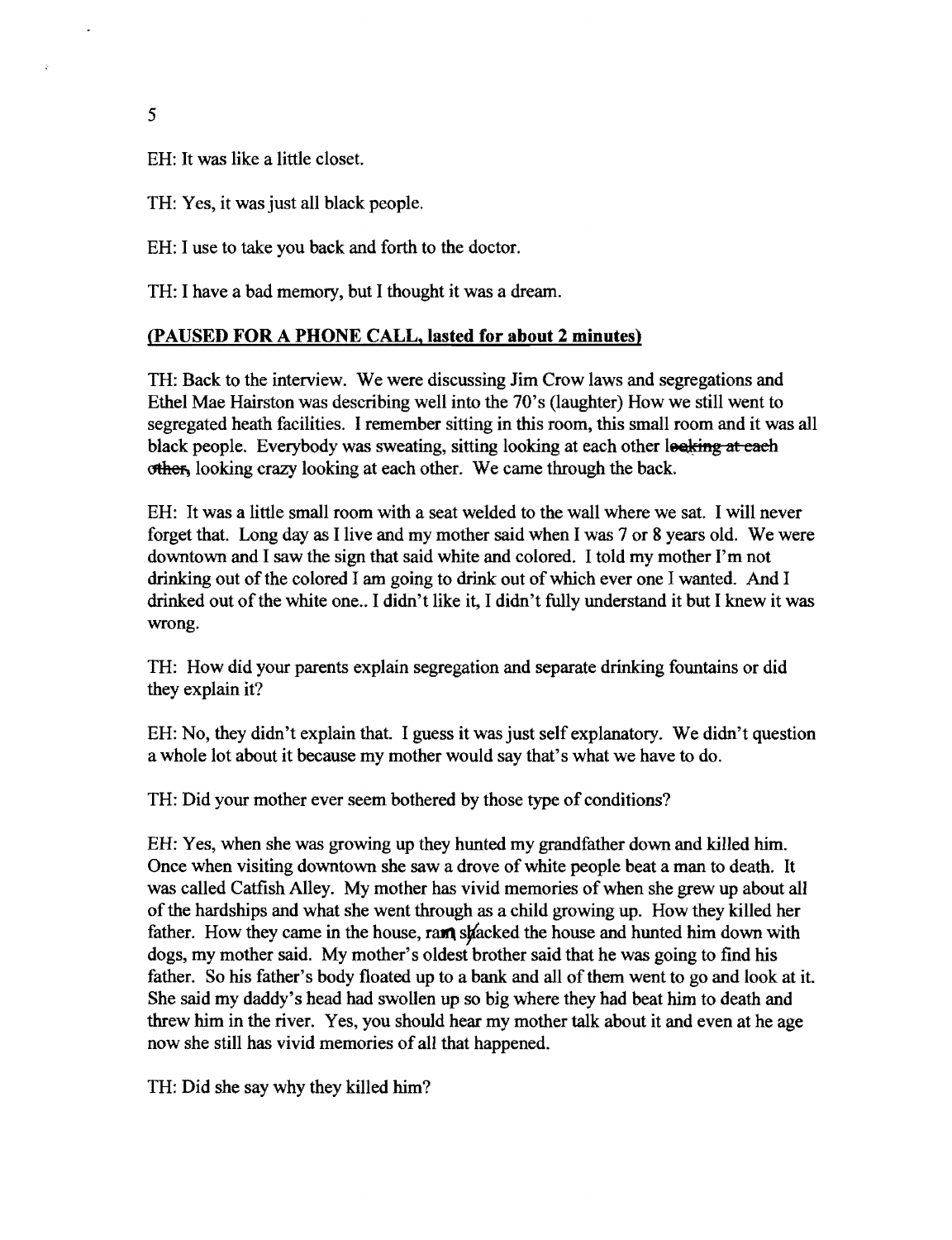EH: Simply because he had his own fann land even though it was on a plantation. He raised everything and he refused to share his money with them. At that time you were not suppose to raise anything and have more than what they gave them. But her father did  $\infty$ he refused to share with them so they killed him. They killed him.

TH: How old was grandma when that happened?

EH: 9 or 10 years old.

TH: Do you remember his name?

EH: Joe Patmon. To hear my mother talk about it, it seems as if it has just happened. But I guess because it was such a tramatic experience maybe that's why she still remembers it vividly at 85.

TH: Did your father ever discuss issues of race?

EH: Not that I can remember, we didn't question why he was one color and my mother was another color. But I do remember my father couldn't use hair grease like we did. HE would go to the white beauty shop. He could go in the front door. He bought this stuff in a big bottle, it looked like white foam, called Wild Root, that's what we use to scalp out daddy's hair with because his hair was not like black people. He was the sweetest kindest person you could ever meet. He was a kind man.

TH: Ifyou could have chosen anywhere in the country to grow up, would you have chosen somewhere other than Columbus, Mississippi, like up North?

 $\mathcal{I}$ thick I Nouldat. I'm glad that

EH:  $No<sub>n</sub>$  I was raised in that era so I am very knowledgeable about racism. I do believe that ifI had left there and come up north, although its prevalent everywhere. The south is well known for racism. So I got in detail what really happened on thus  $\mathcal{W}$  ,

TH: When did you leave Mississippi?

EH: The fIrst time was in 1971 and came to Dayton, Ohio. I stayed a few years and then I went back to Mississippi. Then I decided to come back to Dayton in 1975 and I decided to stay because I was going up and down the road and my kids were getting older and I knew I couldn't continue to do that. So I decided to make Dayton, Ohio my home and I have been here ever since. My kids grew up here.

TH: How many kids do you have?

EH: Five, 3 girls and 2 boys.

6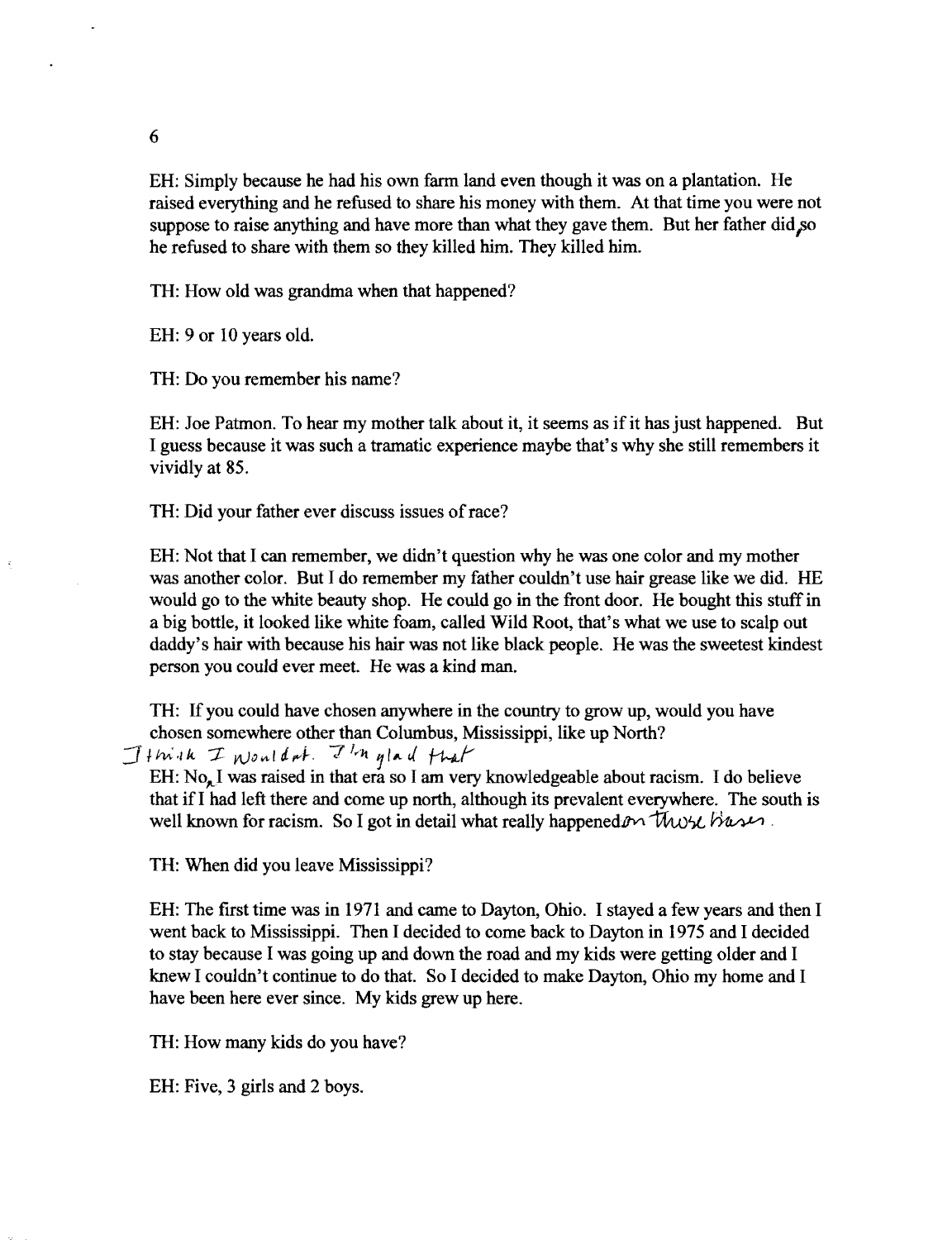TH: What attracted to Dayton?

EH: Mainly, I didn't feel like the schools there were sufficient enough for teaching black kids and they were still somewhat segregated. The black schools did not get the materials that the white schools got. I had a brother here at that time. I was carrying my last child, I didn't want my mother to be in such debt with me having another child. So my brother offered to come and get me and the rest of my children. Life here is much better here than it was there at that time. I enjoy day, I really like Dayton, OH.

TH: Where did you like, at first. *I had got a plase in* TH: Where did you like, at first.<br>When I fi<sub>15</sub>r *Cansel hence I hard got a plane in*<br>EH: Defoto Bast public housing, I stayed a few months until my last child was born. *Then I clearded* When I came back in 75 I decided to stay.  $\theta$  and  $\theta$  and  $\theta$  and  $\theta$  is  $565171'$ 

TH: Did you move here in search of the good life?

EH: There were so many more opportunities here. The south has advanced but not as much as the northern states.

TH: Something that's important to remember is that Mississippi is a world all to itself. Even though different areas of the south has progressed....allegedly by the 1970's there was no more segregation and Jim Crow but as we stated previously, even in my lifetime, I was born in 1971, I was taken to a doctor in segregated facilities.

EH: Mississippi is back in times, the things they still do are primitive. I outgrew the state so I had to come back to Dayton where I love it, there is more freedom of everything.

TH: Give me your definition of the good live in Dayton?

EH: Number 1, a lot more jobs and advantages of going to school. The whole ordeal is just better here.

TH: Economically it's better, education, opportunities,jobs ....what about your living conditions as far as housing....would you say that that fit within your definition of the good life?

EH: Yes

TH: What about transportation, what forms of transportation did you use?

7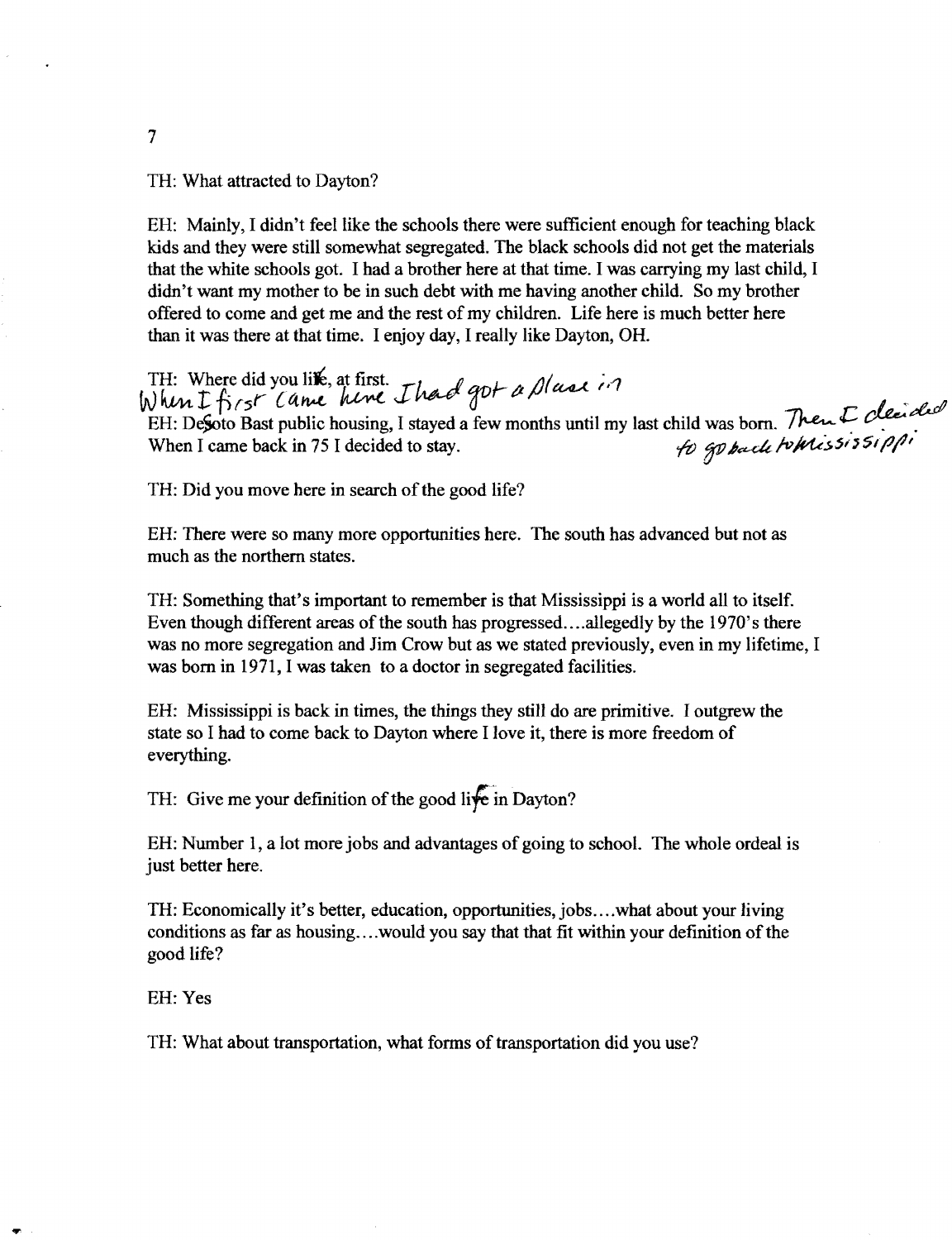EH: Initially my brother helped me until I learned how to use to the bus and it took me where I needed to go.

TH: Repeat the answer you gave me about the places you lived when you first moved here.

EH: First, Lexington, they condemned that house then a friend got me into the Desoto Bass. I went back south and came back and lived out in Sunshine Court with a friend. I put in for an apartment and stayed there on the East end of the town.

TH: What was it like living on the east end in the 70's, 80's, 90's?

EH: Well racism reared it's ugly head again. I still continued to live out there. I felt like you have a freedom of speech and everything else so why can't I live where I want to live. After a few years they started accepting more blacks, it got better.

TH: Did your children have conflicts with race?

EH: Yes, my son Raymond. I made a list and sent him to Kroger's about 5 or 6 blocks away. As he was returning on his bike a car full of young white boys drove up and took all of his stuff, put it in their car and speed off. When he came home he told me what happened. We looked out and saw the same guys driving around drinking the pops and grinning. I use to walk to Eastown and I would get racist remarks, I had to deal with all of that. But I still wouldn't take nothing from Dayton, I'm happy to be here?

TH: Do you think there was any psychological effects of racism on yourself?

EH: No, not on me or my children. I think they have accepted that. I educated them on it when they were growing up.

TH: Can you give me a specific example of a better opportunity that was successfully pursued by your children that they probably wouldn't have been able to have in the south.

EH: Yeah, education. We have showed progress. I got the ball rolling by getting my associates degree from Sinclair. My three daughters have obtained bachelor degrees. My one who is interviewing me is working on her masters.

TH: Amen!

EH: I hope she pulls through.

TH: Me too.